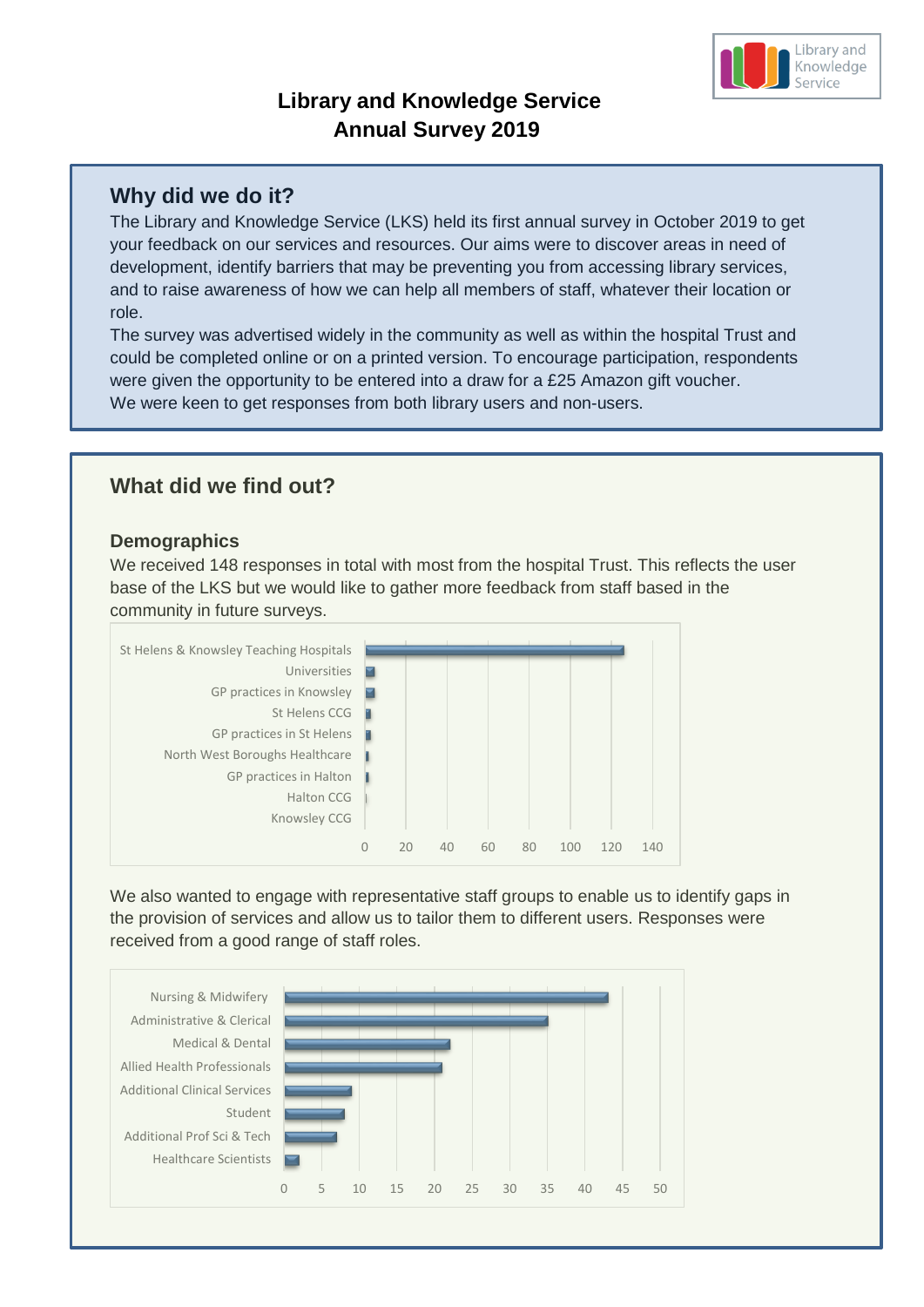With an aim to find out why people don't use the LKS it was important to get feedback from those who hadn't used library services within the past 12 months. Out of the 148 responses, 60% had used the LKS in the past 12 months and 40% were non-users.

#### **Survey Results**

#### **Resources used**

We asked you which of our resources you had used within the past 12 months in order to understand which were the most and least popular and to help us plan out future marketing and promotional activities. As expected the most frequently used resources were the computers and printing facilities, the enquiry desk, the quiet study area and book loans. The least used resources were the Discovery search, the LKS website, BMJ Best Practice and online books.

As well as promoting these resources, we will be launching our new website this Spring which should see improvements that may encourage more usage. Some further questions about the website found that most people found it easy to navigate but there were some suggestions for making resources easier to find and to make it feel more current. This will be fed into our website redesign.

#### **Impact**

We also asked you to let us know the about impact the LKS has had on you and the organisations our users work for, i.e. does the LKS make a difference? Responses fell broadly into two categories – personal impact where the LKS had helped with academic success and organisational impact where our service had made a difference to patient care or service provision. We were very pleased to note that the LKS is valued and has helped in a variety of ways with some examples of responses below.

I used the library and knowledge service every day when I was studying. It provided me with everything I needed in one place. The staff were really helpful, knowledgeable and informative. As a result I completed my course a whole 12 months earlier and attained distinctions in all the modules!

It has been a fantastic source of resources to support our clinical evidence for patient treatment within burn care.

UpToDate is a useful and handy source. I use it every day and makes my work easier.

The evidence base has assisted in developing a business case to fill in a gap in service.

> The assisted session has been very informative and I feel confident in doing a detailed search.

I have recently arranged an in service training on critical appraisal for my team and it's helped me develop my skills on critical appraisal which will hopefully benefit/improve patient care.